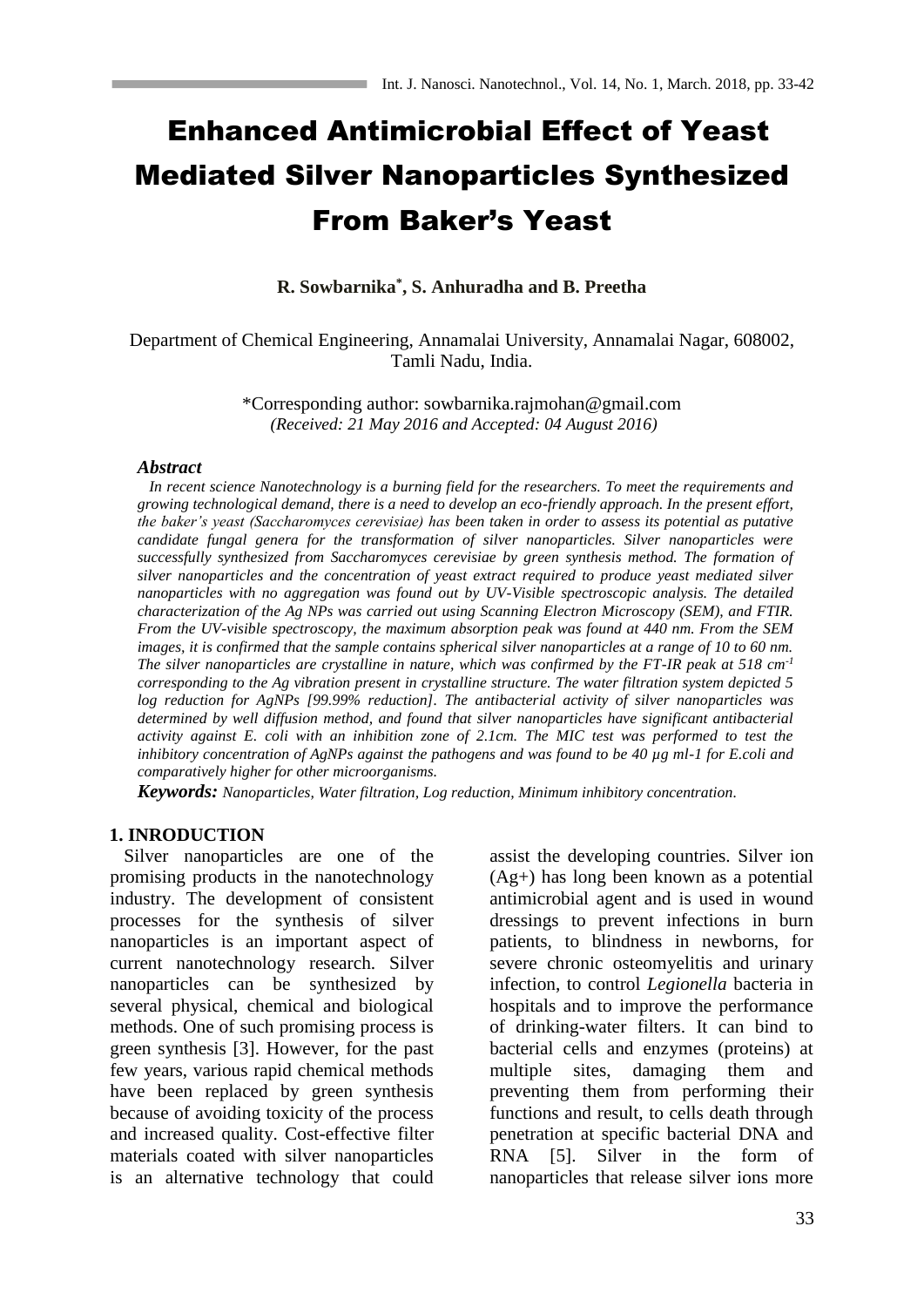effectively has a better bactericidal activity due to its high surface-area-to-volume ratio [2, 15]. As a result, researchers have considered silver nanoparticles for drinking-water treatment due to its strong and broad spectrum of antimicrobial activities. With the advancement of material development, silver nanoparticles can be easily deposited on solid materials for the deactivation of microorganisms in water treatment [14]. In the case of drinking-water treatment, various forms of silver nanoparticles coated on materials/substrates have been used. In this paper we studied the inactivation of bacteria during percolation of water through the filtration sheet and also the antimicrobial effect of yeast mediated silver nanoparticles against pathogens.

### **2. EXPERIMENTAL PROCEDURE**

# **2.1 Biosynthesis of Yeast Mediated Silver Nanoparticles (AgNP)**

 Saccharomyces cerevisiae were grown as suspension culture in carbon and nitrogen source for 36 hours. From this culture 25 ml was filtered and centrifuged four times by 30% ethyl alcohol and allowed to grow for another 24 hours till straw colour was seen. The above sample was centrifuged for 36 hours at 200 rpm in order to prepare a cell free extract. Again centrifuged at 10000 rpm for 10 minutes and the supernatant were collected. This was then lyophilized to get a powder form. 20 ml of 0.025 M AgNO3was added to the culture solution and colour change to silver grey was observed [5].

# **2.2 Study of Antibacterial Effect in Water Filtration System**

 Silver nanoparticles are deposited by insitu reduction of silver nitrate on the cellulose fibres of an absorbent blotting paper sheet or filter paper. These AgNP papers were tested for the antibacterial effect by plate count method. The log reduction value was also determined before and after treatment [12].

# **2.3 Antimicrobial Potential of Silver Nanoparticles by Well Diffusion Method**

 The pathogenic microorganisms were swabbed on agar plates. The synthesized silver nanoparticles were diluted with distilled water. The three wells in the agar plate were loaded with silver nanoparticles solution, silver nitrate solution (1mM) and nutrient broth. The plates were incubated at 37°C [3]. The pathogenecity was tested against Cryptococcus gastricus, Esherichia coli, Trichophyton rubrum, Shigella flexneri, Fusarium oxysporum [9].

## **2.4 Determination of Minimum Inhibitory Concentration (MIC)**

 The minimum inhibitory concentration (MIC), defined as the lowest concentration of material that inhibits the growth of an organism, was determined based on batch cultures containing varying concentration of nanoparticles in suspension (20–300µg ml<sup>-1</sup>). Microbial growth was measured as increase in absorbance at 600 nm determined using a spectrophotometer [6]. All the experiments were carried out in triplicate [1, 2]. The nanoparticles were tested for bactericidal effect using all the microbial cultures selected for the study.

# **3. RESULTS AND DISCUSSION**

### **3.1 Biosynthesis of Yeast Mediated AgNP**

 The nanoparticles were synthesized successfully from yeast using the method of bioreduction. This was confirmed by the sooty grey colour of the broth. This was obtained by incubating in dark. The bioreduction [15] is facilitated effectively under darkness.

 Once on addition of silver nitrate solution the nitrate ions reduce the yeast biomolecules and hence form nanosized particles. Having done the incubation and the formation of grey colour the broth was centrifuged till a variant pellet was formed. This pellet has to be retained. The supernatant is used for extracellular enzyme studies. The pellet was dried and then lyophilized to get a powder form of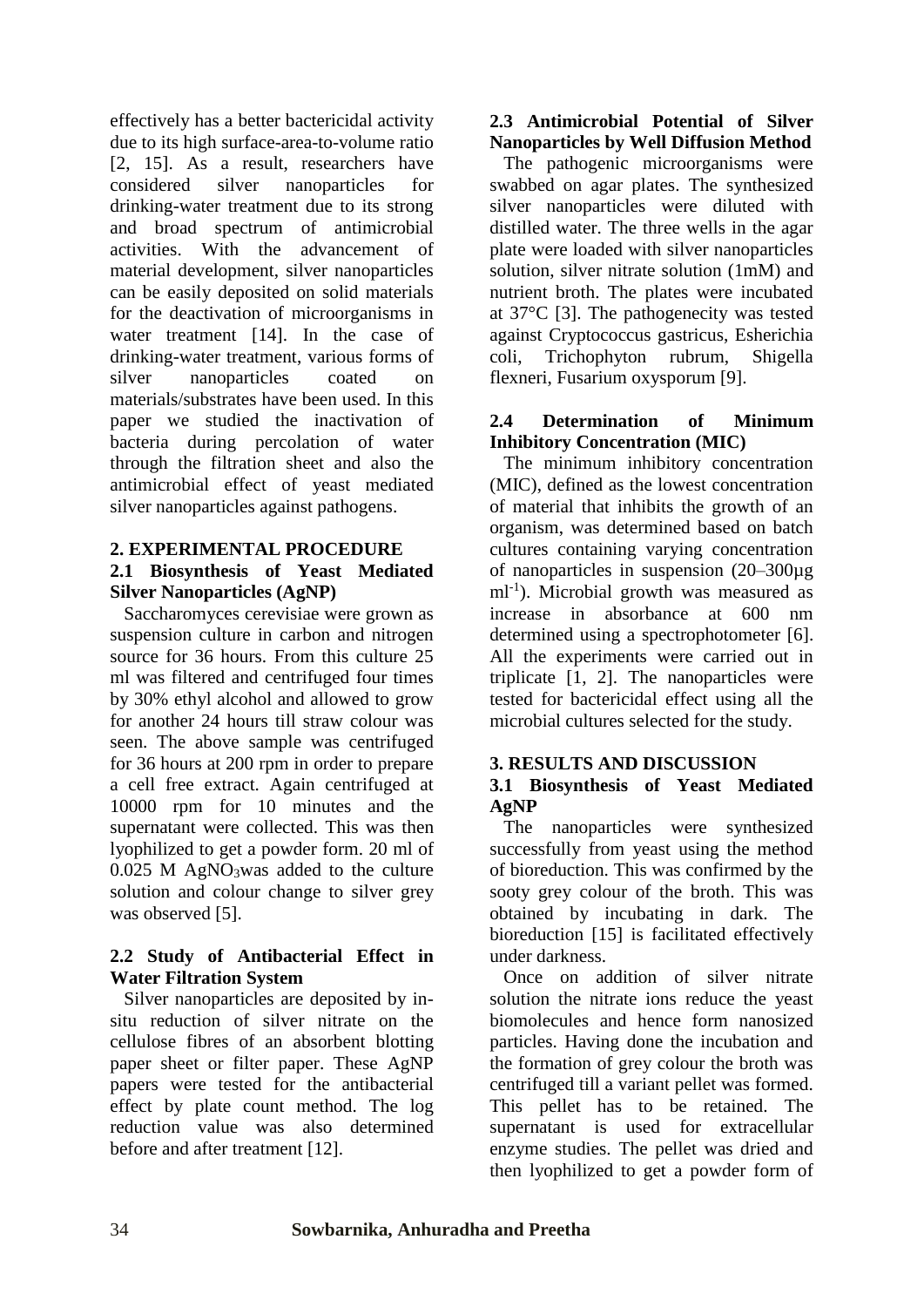the nanoparticles. The nanoparticles were extracted extracellularly which was used for further analysis.

#### **3.2 UV-Vis Analysis**

 The reduction of silver ions into silver nanoparticles during exposure to yeast was observed as color change which arises due to the Surface Plasmon Resonance phenomenon [4, 6]. The metal nanoparticles have free electrons, which give the SPR absorption band, due to the combined vibration of electrons of metal nanoparticles in resonance with light wave. The optical property of AgNPs was determined by UV-Visible spectrophotometer. After the addition of Silver nitrate to the yeast cell free extract, the spectrum was taken at 48Hrs between 300 nm to 600 nm. The AgNPs have sharp absorbance with highest peak at 440nm and progressively decreased while nanometer increased.

# **3.3 FTIR Analysis**

 The FTIR spectral analysis reveals the presence of three ring stretching vibration of Ag-NPs at 3350, 1636, 543 in the region of 500- 3500 cm-1. The bond stretching[13] arises due to carbonyl stretch in the amide linkage of the protein has the stronger ability to bind silver so that the protein could most possibly form a coat around Ag- NPs and it stabilize the aqueous synthetic medium [4,13]. The bond at 3350 for O-H stretching corresponds to carboxylic acid, 1636 cm−1 for stretching C=C corresponds to aromatic amino groups. The band at 675 cm−1 corresponds to C-H stretching of phenyl ring of substitution band, whereas the stretch for Ag-NPs was found around 518 cm-1. This evidence suggests that the biomolecules could possibly perform the function for the formation of stable Ag-NPs in aqueous medium. It was well known that the protein can bind to silver nanoparticles through free amide groups.





*Figure 1 Absorbance of yeast mediated AgNP.*



*Figure 2***.** *FTIR results for yeast mediated AgNP.*

 The electrostatic interactions such as hydrogen bond, bio-organic bond and capping molecules are the reason for biosynthesis of silver nanoparticles. The synthesized nanoparticles were mostly spherical with the size in the average range of 10 to 60 nm [7]. The difference in size is due to formation of nanoparticles at different times which may limit the nanoparticle size due to constraints related to the particles nucleating inside the organisms [8, 11]. The results presented are at single pH value. The figure shows the high density of yeast mediated AgNP.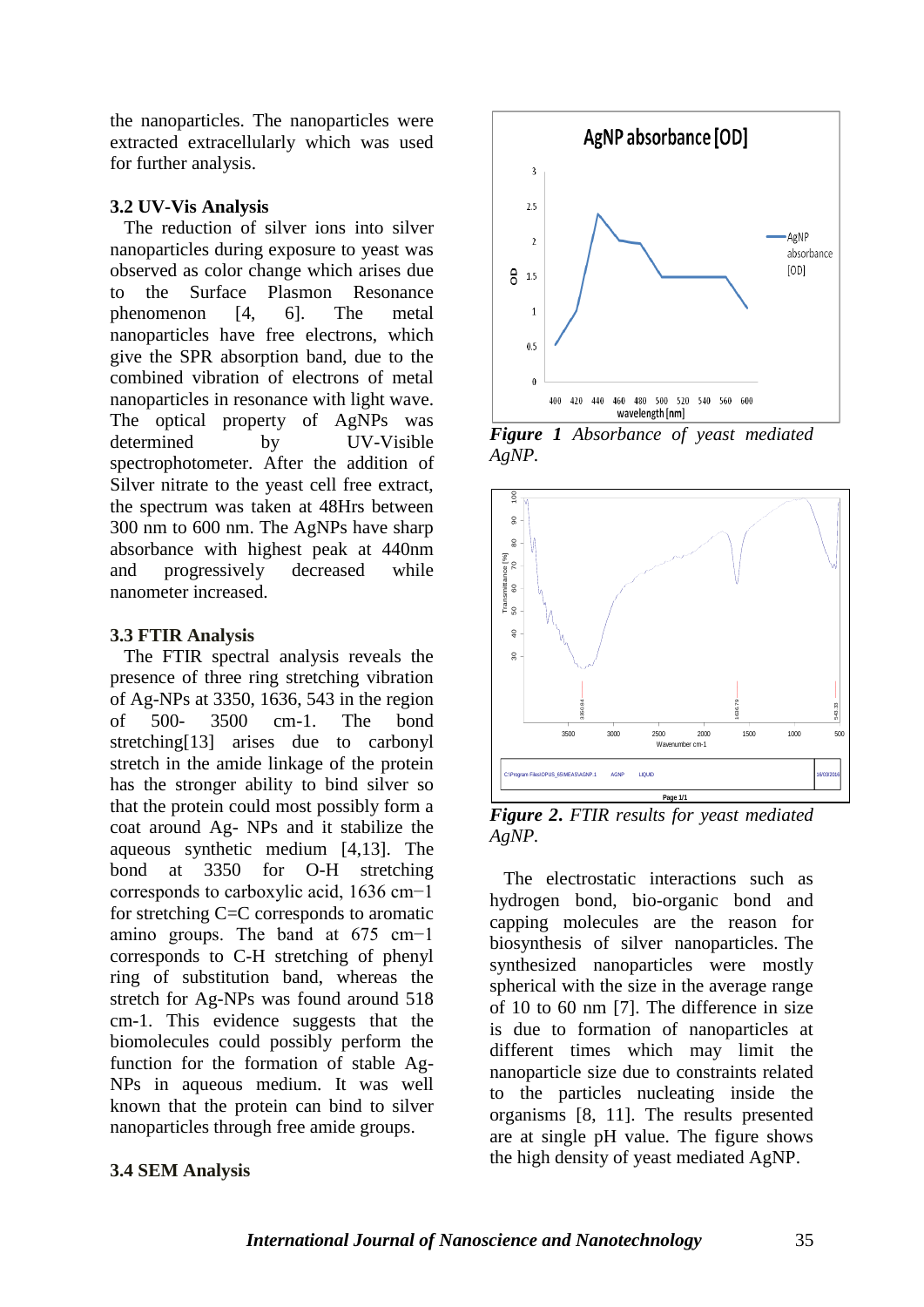

*Figure 3. SEM image of biosynthesized yeast mediated AgNPs***.**

#### **3.5 Water Filtration**

 The water purification analysis was compared between normal Watman No.1 filter paper and AgNP coated Watman No.1 filter paper. Tap water was used as the sample. After the filtration the filtrate was analysed for microbial counts. Plain filter paper filtrate showed significant microbial growth whereas AgNP coated filtrate showed no microbial growth at all.

#### **3.6 Log Reduction**

 Cell counting cytometer was used to count the number of microorganisms





*Figure 4. Microbial count before any treatment and after treatment.*

before and after treatment. Also the log reduction values were calculated.

Log reduction=  $log10[A/B]$  where, A is the number of microorganisms before treatment and B is the number of microorganisms after treatment. The number of microorganisms after treatment with AgNP coated filter paper was almost zero. Thus it attained the maximum reduction of nearly 5. Whereas the log reduction value of filtration through plain filter paper was 1.27. Hence we can also find the percent reduction using the following formula:  $P = [1-10^{-L}]$  \* 100, where, P is the percent reduction and L is the log reduction.

 Water filtration studies revealed that log reduction values of AgNP coated filter paper was 5 when compared to 1.27 for plain filter paper which is depicted in the above graph. A value of more than 2 log reduction is desirable to conclude that the treatment was effective.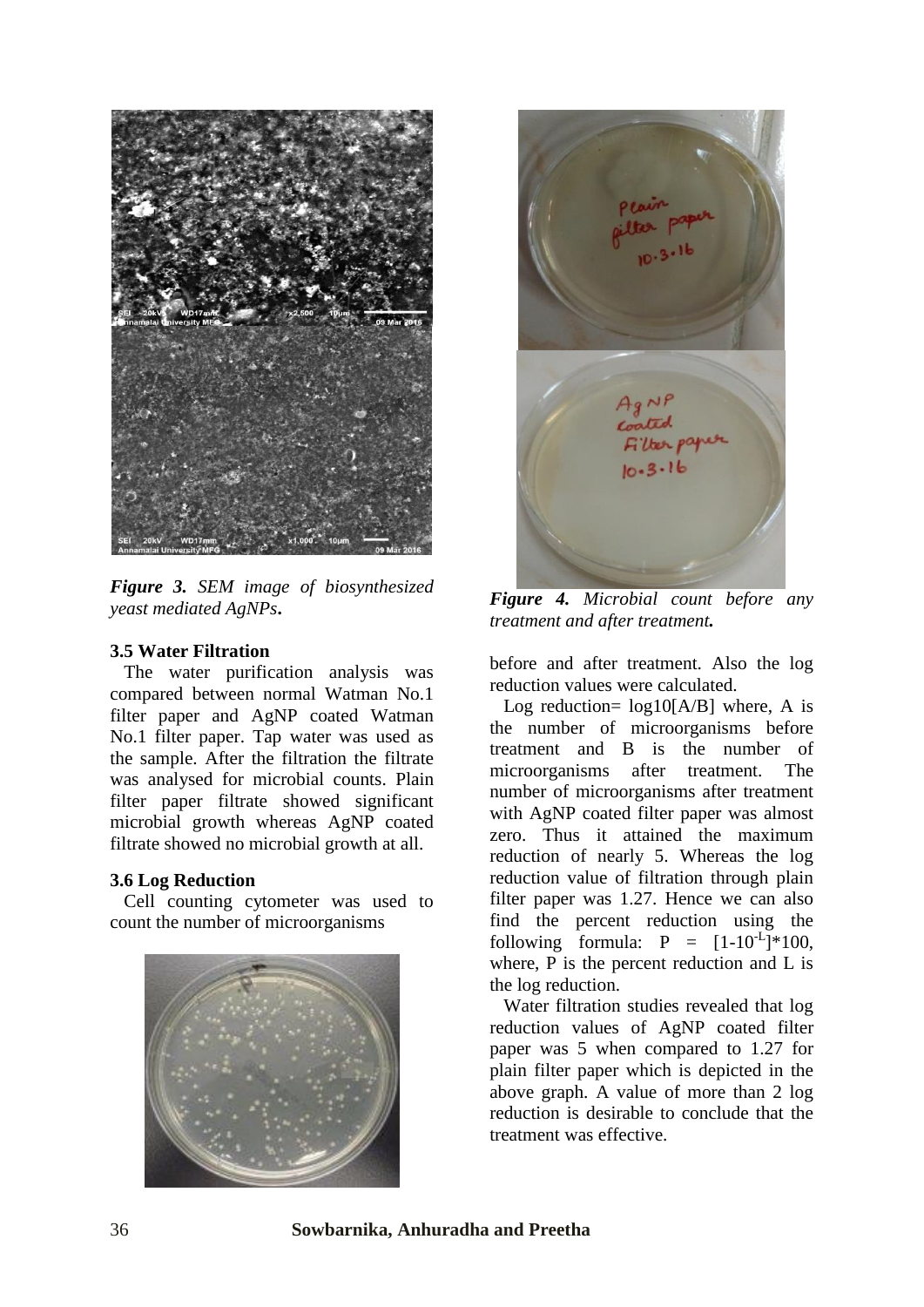|                             | Log<br><b>Reduction</b><br><b>Values</b> | , cancino , i in per cervi<br><b>Percent</b><br>reduction% |  |
|-----------------------------|------------------------------------------|------------------------------------------------------------|--|
| Plain<br>filter<br>paper    | 1.27                                     | 94.6                                                       |  |
| AgNP coated<br>filter paper | 5                                        | 99.99                                                      |  |





*Figure 5. Comparison of Log reduction values.*



*Figure 6. Comparison of Percent reduction values.*

 The above graph indicates that the silver nanoparticles increased the filtration efficacy i.e. 99.99%. Due to antimicrobial<br>effects of metallic silver silver effects of metallic silver, silver

nanoparticles play a crucial role in water disinfection [12].

#### **3.7 Antimicrobial Activity of Saccharomyces Cerevisiae Pure Culture And Biosynthesized Silver Nanoparticles**

 It's proven that yeast possesses some antimicrobial activity. Now this activity is enhanced by coupling with silver nanoparticles and thus we attain maximum inhibition of pathogens.The antibacterial activity of silver nanoparticles was compared for various microorganisms using the diameter of inhibition zone in disk diffusion test. The diameter of inhibition zone (DIZ) reflects magnitude of susceptibility of the microorganism. The strains susceptible to disinfectants exhibit larger DIZ, whereas resistant strains exhibit smaller DIZ [13].

 The MIC representing the antimicrobial activity of nanoparticles dispersed in batch cultures is summarized in Table 2. Representative growth profile of microbial strains in the presence of varying concentrations of silver nanoparticles are depicted in Fig 13, 14, 15, 16, 17.

 The relatively low MIC is possibly due to suspension of the cells in distilled water compared to suspension in nutrient media as employed in our study. For studies conducted on agar plates, the MIC of silver nanoparticles for E. coli was reported as 75  $\mu$ g ml<sup>-1</sup> [10]. In batch studies with E. coli and colloidal silver nanoparticle (size range 2–25 nm), MIC was reported to be in the range of  $3-25 \text{ }\mu\text{g} \text{ } \text{ml}^{-1}$  for initial bacterial concentration  $10^5$ -  $10^6$ CFU ml<sup>-1</sup>.

 According to the studies carried out with different concentrations of silver nanoparticles and the corresponding absorbance we represent the following growth profile. The controls indicated the microbial growth profile in the absence of nanoparticles.

 The antimicrobial studies carried out against several pathogens revealed that yeast mediated silver nanoparticles were highly significant against E.coli.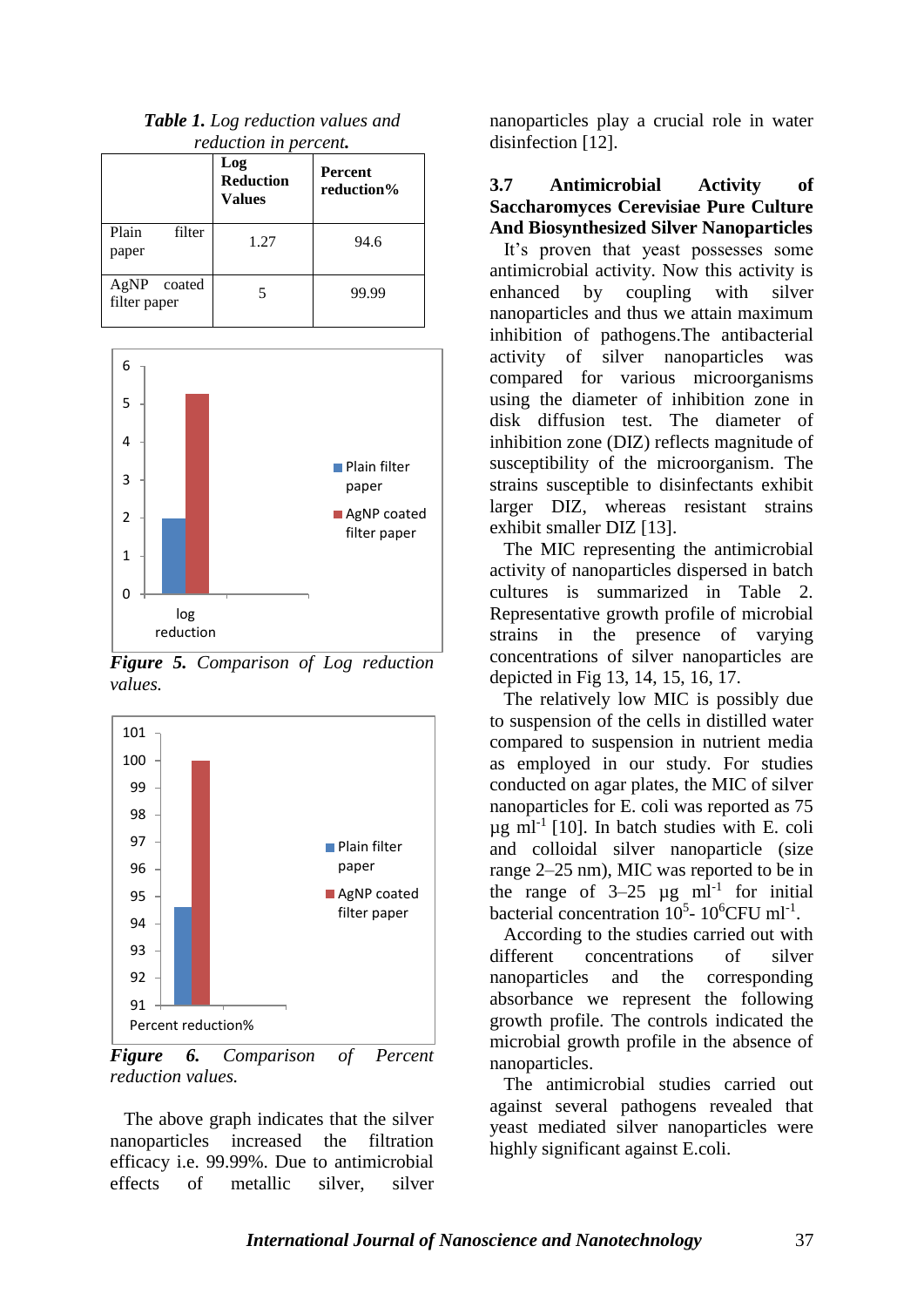*Table 2 The zone of inhibition of the silver nanoparticles and silver nitrate against pathogenic microorganisms.*

| Name Of                       | <i>outilogenic microorganisms.</i><br>Diamete | Diamet           | Diamete |            |
|-------------------------------|-----------------------------------------------|------------------|---------|------------|
| The                           | r Of                                          | er Of            | r Of    |            |
| Organism                      | The                                           | The              | The     |            |
|                               | Zone Of                                       | Zone             | Zone Of |            |
|                               | Yeast                                         | Of               | Yeast   | <b>MIC</b> |
|                               | Pure                                          | AgNO             | Mediate |            |
|                               | Culture                                       | $_3$ [cm]        | d       |            |
|                               | [cm]                                          |                  | AgNPs   |            |
|                               |                                               |                  | [cm]    |            |
| Esherichia<br>coli            | 1.7                                           | 1.4              | 2.1     | 40         |
| Shigella<br>flexneri.         | 0.2                                           | 0.9              | 1.5     | 220        |
| Cryptococ<br>cus<br>gastricus | 1.5                                           | $\overline{1.1}$ | 1.8     | 120        |
| Trichophy<br>ton<br>rubrum    | 0.8                                           | 0.7              | 0.8     | 180        |
| Fusarium<br>oxysporu<br>m     | 1.0                                           | 0.8              | 1.0     | 140        |



*Figure 7. Inhibition zone of Escherichia coli.*



*Figure 8. Inhibition zone of Shigella flexneri.*



*Figure 9. Inhibition zone of Cryptococcus gastricus.*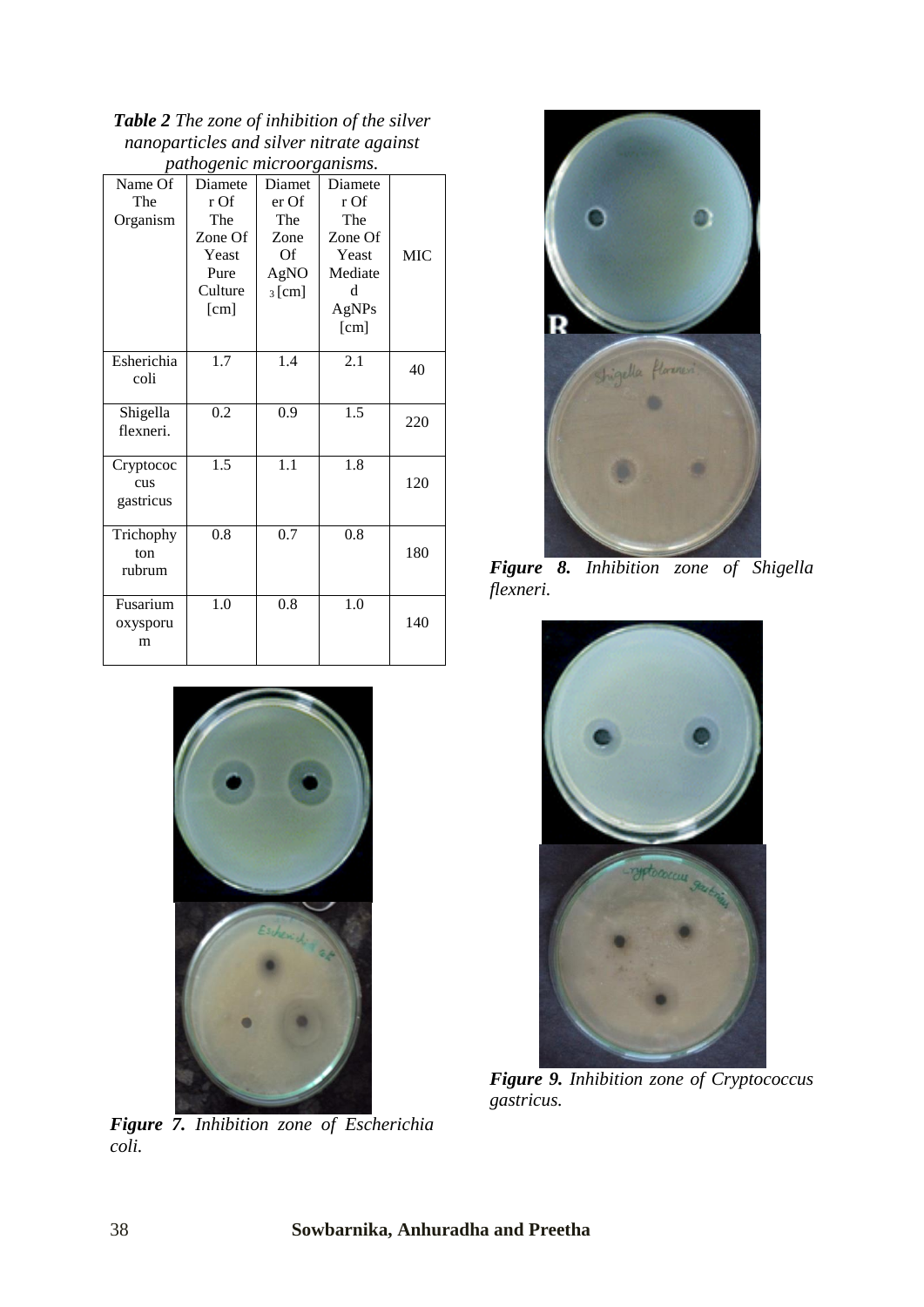

*Figure 10. Inhibition zone of Trichophyton rubrum.*



*Figure 11. Inhibition zone of Fusarium oxysporum.*



*Figure 12. The zone of inhibition against pathogenic organisms.*

 From the technological point of view these obtained silver nanoparticles have potential applications in the biomedical field and this simple procedure has several advantages such as cost-effectiveness,<br>compatibility for medical and compatibility for medical and pharmaceutical applications as well as large scale commercial production.

#### **4. CONCLUSION**

 Silver nanoparticles were successfully synthesized by biological method from Saccharomyces cerevisiae. The Surface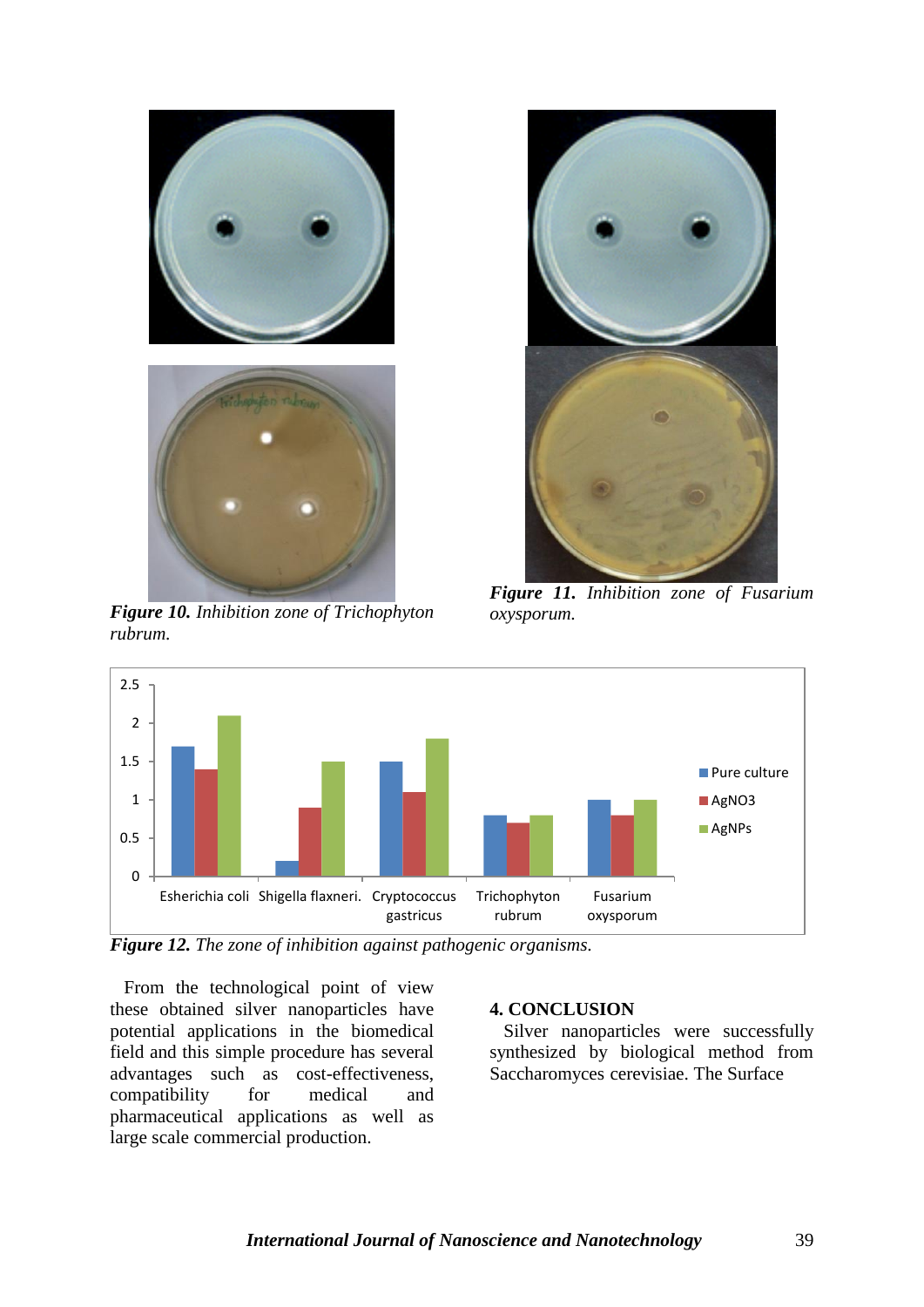

*Figure13. Representative batch growth profile in presence of varying concentration of silver nanoparticles for E.coli.*



*Figure 14. Representative batch growth profile in presence of varying concentration of silver nanoparticles for Shigella flexneri***.**



*Figure 15. Representative batch growth profile in presence of varying concentration of silver nanoparticles for Cryptococcus gastricus.*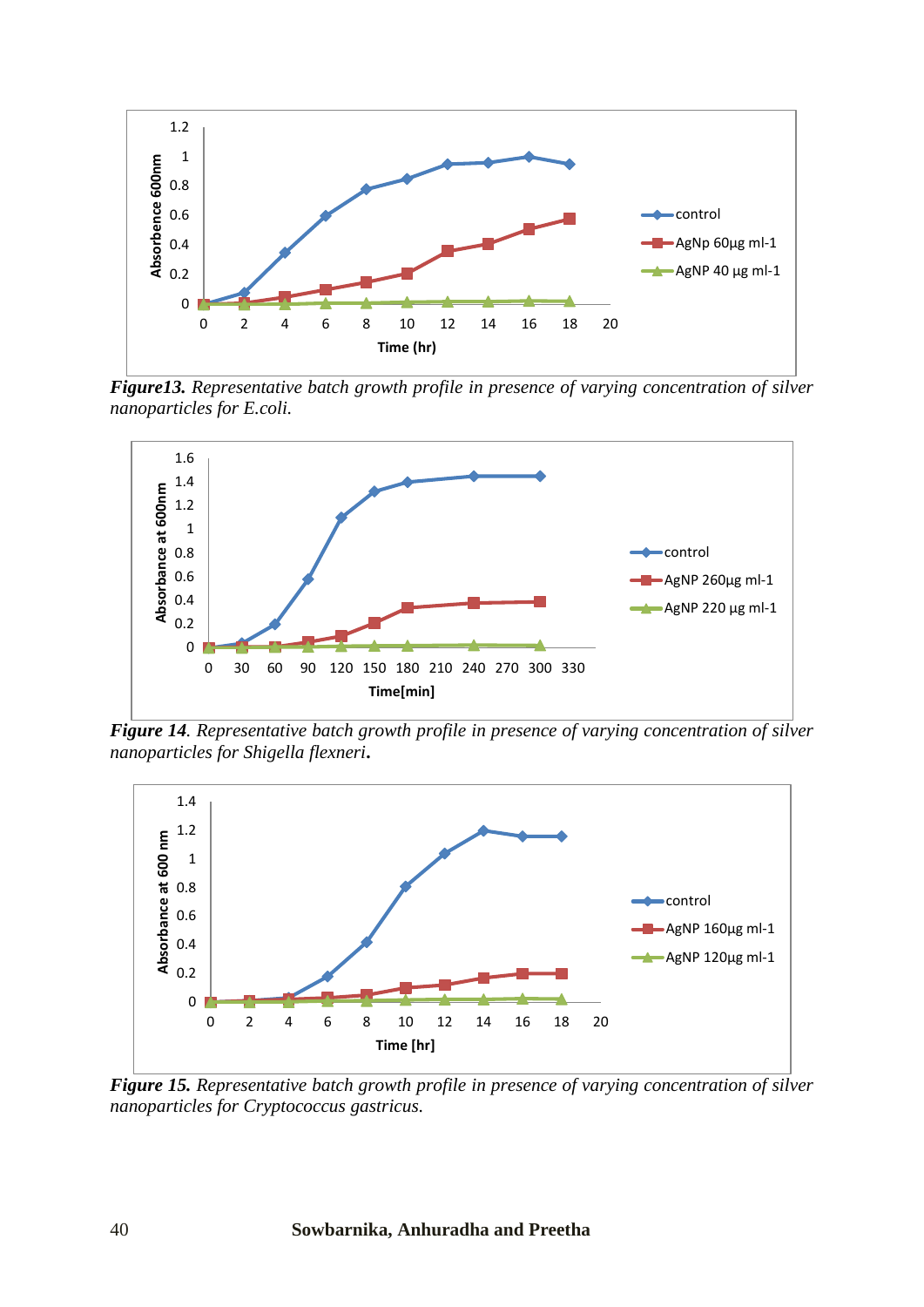

*Figure 16. Representative batch growth profile in presence of varying concentration of silver nanoparticles for Trichophyton rubrum.*



*Figure 17. Representative batch growth profile in presence of varying concentration of silver nanoparticles for Fusarium oxysporum.*



*Figure 18. MIC (µg ml-1 ) of silver nanoparticles for various microorganisms.*